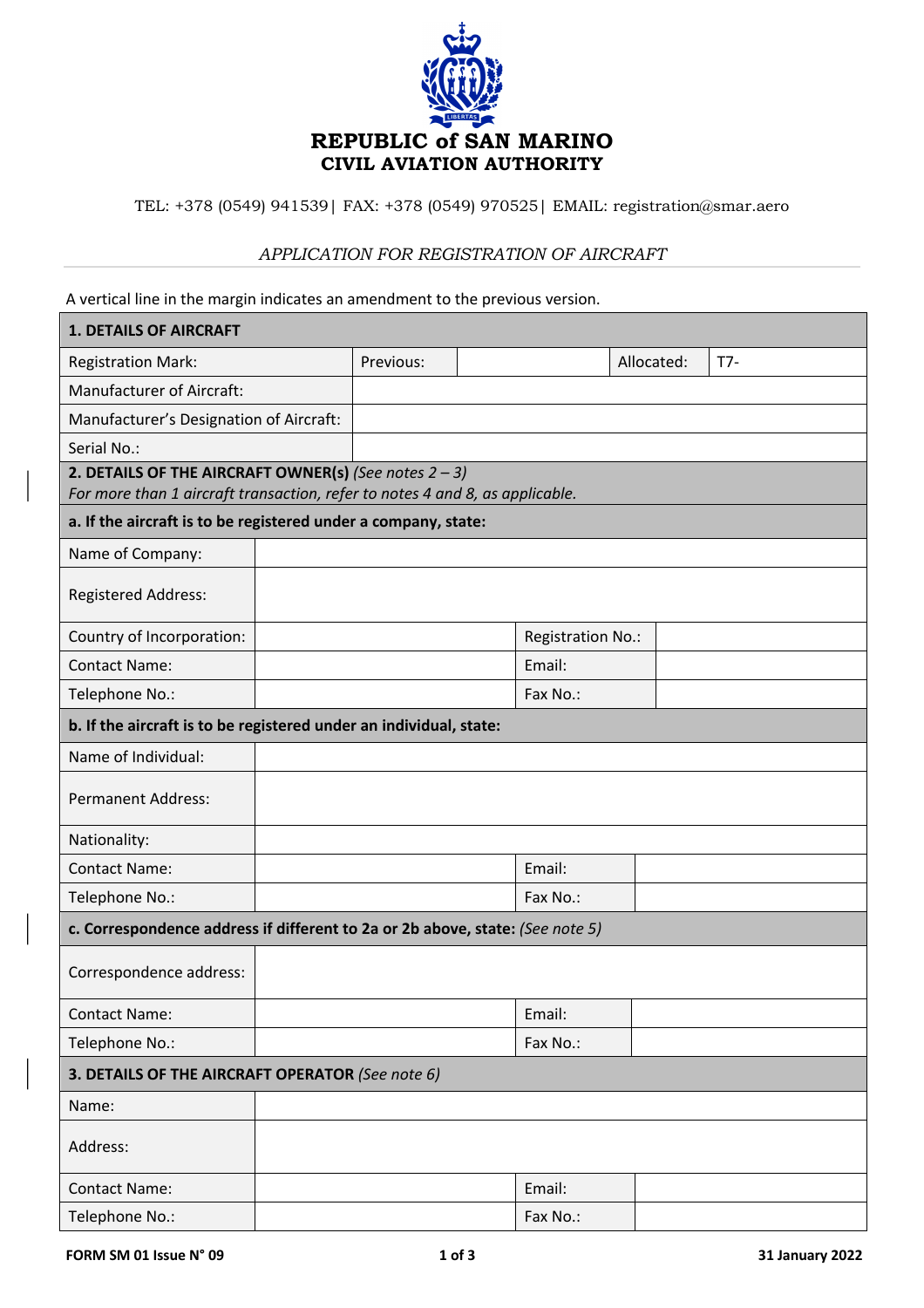| <b>4. DETAILS OF OPERATION</b>             |                                                                                   |  |  |  |  |
|--------------------------------------------|-----------------------------------------------------------------------------------|--|--|--|--|
| <b>Type of Operation:</b>                  |                                                                                   |  |  |  |  |
| CAR OPS 1                                  | Commercial Air Transportation - Aeroplanes (San Marino Air Operator Certificate)  |  |  |  |  |
| CAR OPS 2A                                 | General Aviation Operations - Aeroplanes (Private, Corporate, Aerial Work)        |  |  |  |  |
| CAR OPS 2H                                 | General Aviation Operations - Helicopters (Private, Corporate, Aerial Work)       |  |  |  |  |
| CAR OPS 3                                  | Commercial Air Transportation - Helicopters (San Marino Air Operator Certificate) |  |  |  |  |
| CAR OPS 4                                  | Remotely Piloted Aircraft System (RPAS) (San Marino Operator Certificate)         |  |  |  |  |
| ICAO 83bis Agreement                       | Commercial Air Transportation - Aircraft (Foreign Air Operator Certificate)       |  |  |  |  |
| Is the aircraft under a Storage Programme: | No<br>Yes, state location:                                                        |  |  |  |  |
| Aircraft home base (See note 7):           |                                                                                   |  |  |  |  |

### **5. APPLICANTS DECLARATION**

I the undersigned, aware that anyone who forges or alters certificates, licenses and registration marks is subject to the penalties in force in the Republic of San Marino pursuant to Article 60 paragraph 2 of Law no. 125, hereby declare that the particulars given on this application are true in every respect and I apply for the aircraft to be registered in San Marino.

I hereby declare that I am not, at today date, included on any list of individuals or entities designated for the purpose of trade or financial sanctions or embargoes imposed under the laws of the European Union, United States or imposed by the Security Council of the United Nations.

I agree to pay all charges in connection with this application and ongoing charges in accordance with the current Scheme of Fees."

| Date:              | Position held:          |  |
|--------------------|-------------------------|--|
| Name of Applicant: | Signature of Applicant: |  |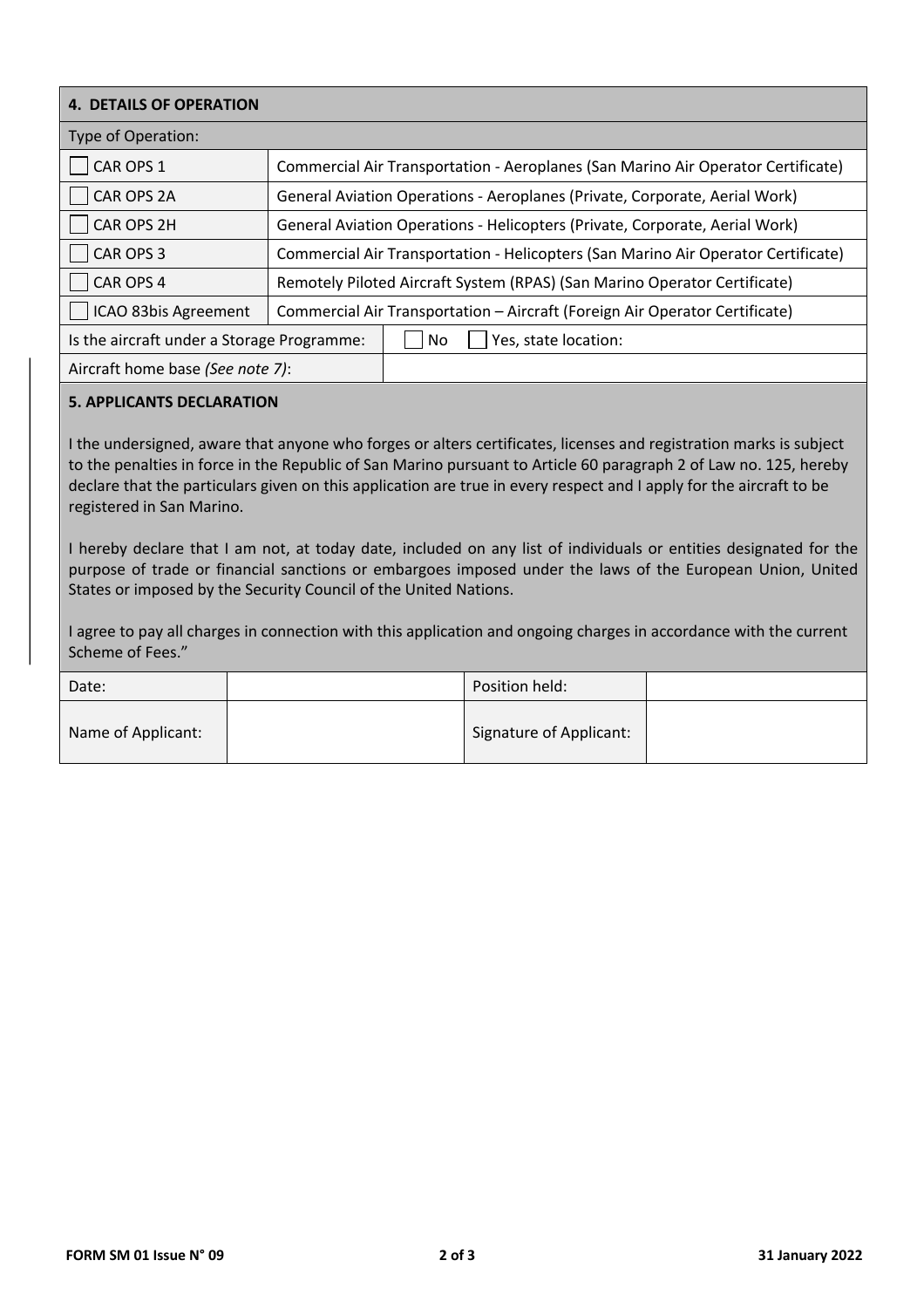## **Guidance Notes for the Completion of this Application**

- 1. This application must be signed by the aircraft owner, if an individual, company director or authorised representative holding a power of attorney.
- 2. A foreign individual or company of another State shall be qualified to hold ownership of an aircraft registered in San Marino after electing domicile with a representative residing or legally established in San Marino, who is responsible for direct communication and notifications with the CAA.
- 3. If the aircraft is owned by more than one individual or company, please indicate the full names and addresses of all sharing ownership of the aircraft using a separate sheet.
- 4. The CAA will check for all aircraft transactions, so if there is more than one bill of sale all must be sent.
- 5. The registered address given will be used on the Certificate of Registration. The correspondence address, if different from the registered address, will be used for the distribution of safety related information.
- 6. Aircraft operator:
	- (a) **Commercial Air Transport** means an organization or enterprise engaged in or offering to engage in an aircraft operation. This can be the aircraft owner or a subcontracted operations organisation.
	- (b) **General Aviation/Private/RPAS** means the person or entity, not being an air carrier, who has continual effective disposal of the use or operation of the aircraft. The natural or legal person in whose name the aircraft is registered shall be presumed to be the operator, unless that person can prove that another person is the operator, or the person who at the relevant time has the management of the aircraft or exercises operational control of the aircraft.
- 7. Home base: Location where aircraft spends most of its time, if different from the operator's address.
- 8. For a Change of Owner of an aircraft registered in San Marino involving more than 1 aircraft transaction, Appendix 1 is required to be completed by the Final Buyer and submitted with supporting documentation.